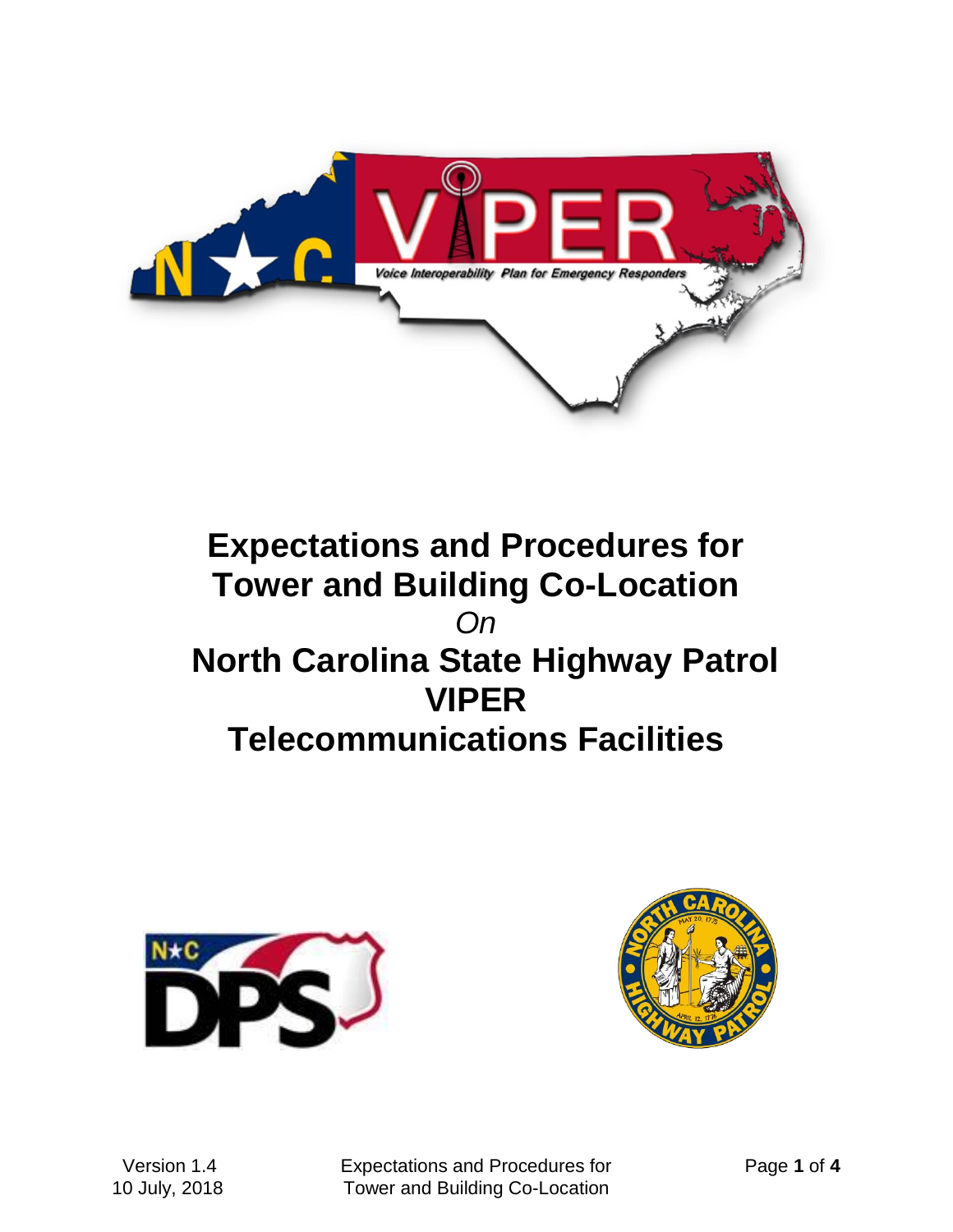### **Introduction**

The purpose of this document is to set forth the requirements for placing equipment at any of the North Carolina State Highway Patrol Voice Interoperability Plan for Emergency Responders (NCSHP-VIPER) telecommunications facilities. This document is to protect the interests and maintain maximum reliability for all systems of the Requestor, Current Tenant(s) and NCSHP-VIPER.

### **1. Approval requirements for tower space**

- a. Towers in pre-construction phase
	- i. NCSHP-VIPER will have the tower and electrical engineered to accommodate equipment of most entities requesting tower space. **NOTE**: Requestor will pay for their equipment and/or installation of the equipment.
	- ii. A post inspection: paid by the Requestor is required to be completed by the engineering firm on contract with the NCSHP-VIPER.
- b. Pre-existing towers
	- i. **Tower study**: paid by the Requestor to be completed by the engineering firm on contract with the NCSHP-VIPER with a copy provided to the NCSHP-VIPER. All studies will be done to the Public Safety grade standards.
		- a. Existing tower built or was upgraded to current tower standards: tower study must assess the tower at the current tower standards, while bringing the tower to its original capacity **prior** to the Requestor's equipment being installed.
		- b. Existing tower built or was upgraded to an old tower standard: tower study must be assessed at the current tower standard with a minimum of ≤ 95% capacity **AFTER** their equipment is added.
		- c. Tower was originally engineered with space allocated for the Requestor **AND** the tower is at current tower standards: no upgrade will be required unless the tower study shows that they will exceed 105%.
		- d. Tower was originally engineered with space allocated for the Requestor **AND** the tower is **NOT** at current tower standards. Please refer to "b" above for existing tower at an old tower standard.
	- ii. **Tower upgrades**: required tower upgrade costs will be the responsibility of the Requestor.
		- a. All tower work shall be bonded and insured at \$1M for General Liability.
		- b. A Certificate of Liability Insurance must be provided to the VIPER Construction Manger before work begins.
		- c. All tower work shall be performed by only personnel certified as an advanced climber/ tower rescue with a minimum of 2 certified personnel on site at all times.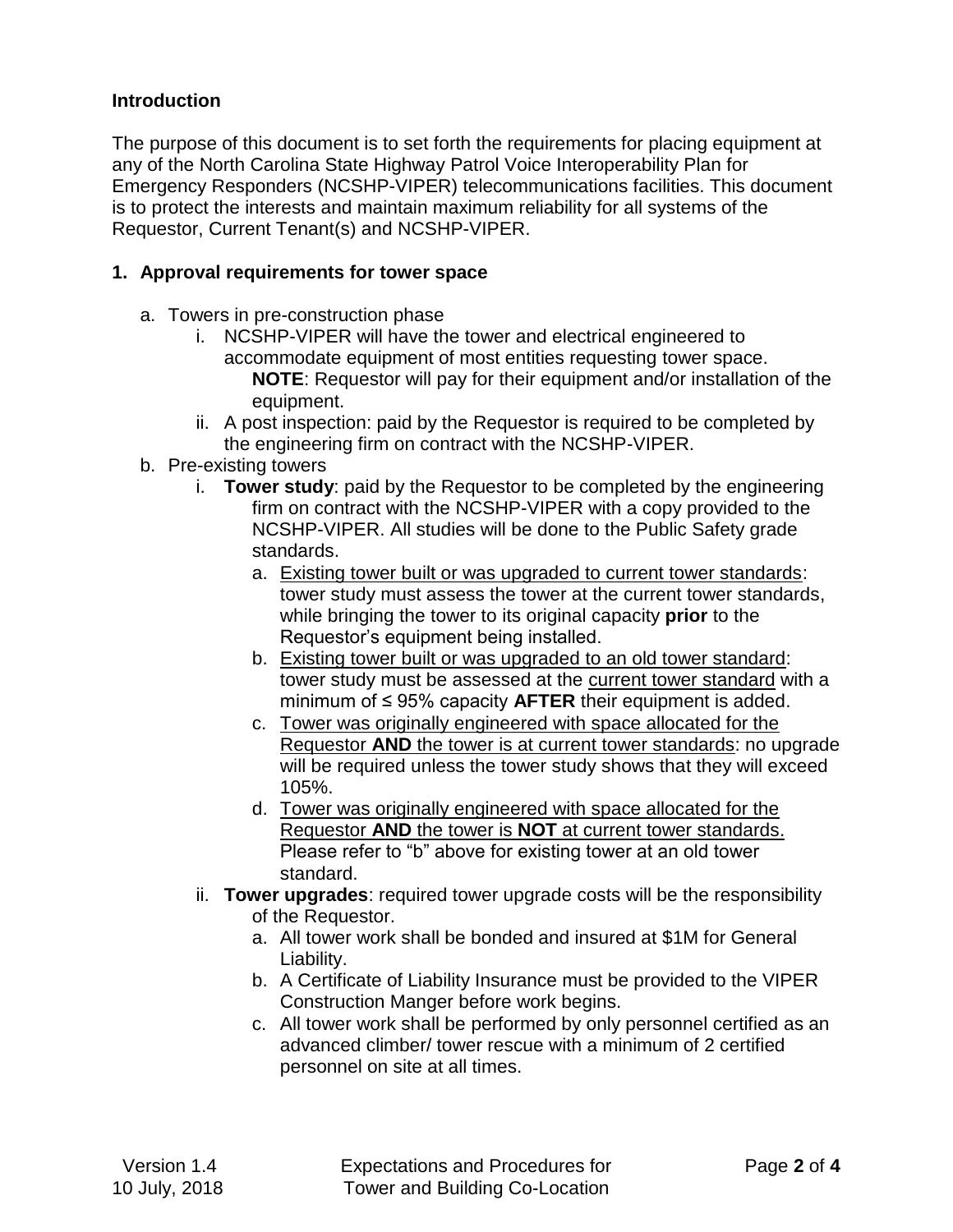- d. Whenever any tower work is performed, the Requestor shall notify NCSHP-VIPER NOC at 1-888-92-VIPER prior to climbing and at the completion of work.
- iii. **Electrical study**: must be completed by the engineering firm on contract with the NCSHP-VIPER. The cost associated will be the responsibility of the Requestor.
- iv. **Intermodulation study**: an intermodulation study will be conducted and provided to NCSHP-VIPER to ensure there are no foreseeable frequency issues.
- v. **Post inspections**: required to be completed by the engineering firm on contract with the NCSHP-VIPER. The cost associated will be the responsibility of the Requestor

## **2. Approval requirements for building space**

- a. All space will be assigned by NCSHP-VIPER personnel.
- b. Buildings in pre-construction phase
	- i. NCSHP-VIPER will have buildings constructed to accommodate the equipment of most entities requesting space.
		- **NOTE**: Requestor will pay for their equipment and/or installation of the equipment.
- c. Pre-existing buildings
	- i. Space will be granted at the sole discretion of NCSHP-VIPER on a first-come, first-served basis and will at no time encroach on existing used or planned expansion space.

**NOTE**: If equipment will not fit in existing building or building access is not granted, the Requestor will be required to add their own building, run their own electrical, place their own generator, and be responsible for all expenses associated with that effort.

- ii. If equipment being added will cause site thermal loading to exceed the capacity of the current HVAC system, the Requestor will be responsible for installing sufficient additional HVAC capacity at their expense.
- iii. If equipment causes significant load to be placed on the UPS that will exceed the rated load bearing capacity, the Requestor will be responsible for upgrading/replacing the UPS to new specifications as required by NCSHP-VIPER at their expense.
- iv. If equipment causes overall site energy usage to exceed the generator capacity, the Requestor will be responsible for replacing the existing generator with a larger one, concrete pad to support the larger generator, all wiring and conduit upgrades, and transfer switch at their expense.

# **3. Utilization of NCSHP Microwave Backhaul**

a. In the event that the tenant desires NCSHP-VIPER microwave backhaul, the Requestor will have to provide any and all mux related type interface to NCSHP microwave.